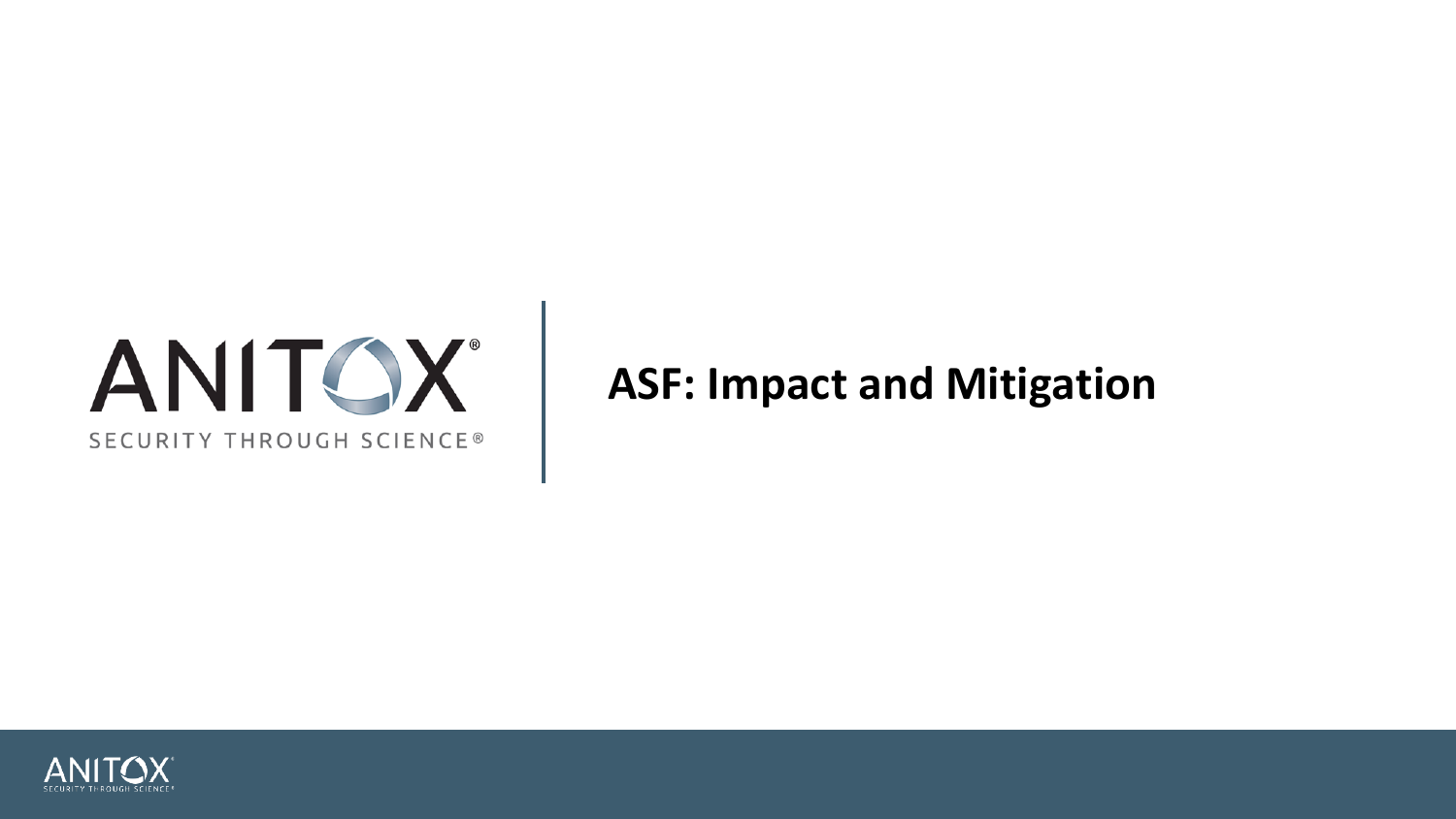# **Could Controlling ASF Start with Animal Feed?**



Ę

To date, African Swine Fever (ASF) has not been detected in the United States. However, international travel and trade pose a substantial risk for viral incursion into the country. ASF can be spread by live or dead pigs, domestic or wild, and pork products as well as contaminated fomites such as feed and feed ingredients.

There are three primary modes of transmission for  $ASF<sup>1</sup>$ :

## **Direct contact**

When infected animals come into contact with healthy animals.

## **1 2 Indirect contact (fomites)**

The emergence of PEDv in North America has led to growing concerns of introduction of ASF from China, the European Union, or other affected regions, particularly the possible role of contaminated feed and feed ingredients as fomites.2

## **3 Vector-borne**

Vector-mediated transmission occurs through the bites of some members of the soft tick genus Ornithodoros.3



*1 https://www.aphis.usda.gov/animal\_health/emergency\_management/downloads/asf-responseplan.pdf 2 https://www.aphis.usda.gov/animal\_health/downloads/animal\_diseases/swine/non-animal-origin-feedingredients-transmission-of-viral-pathogens.pdf*

*3 http://www.cfsph.iastate.edu/Factsheets/pdfs/african\_swine\_fever.pdf*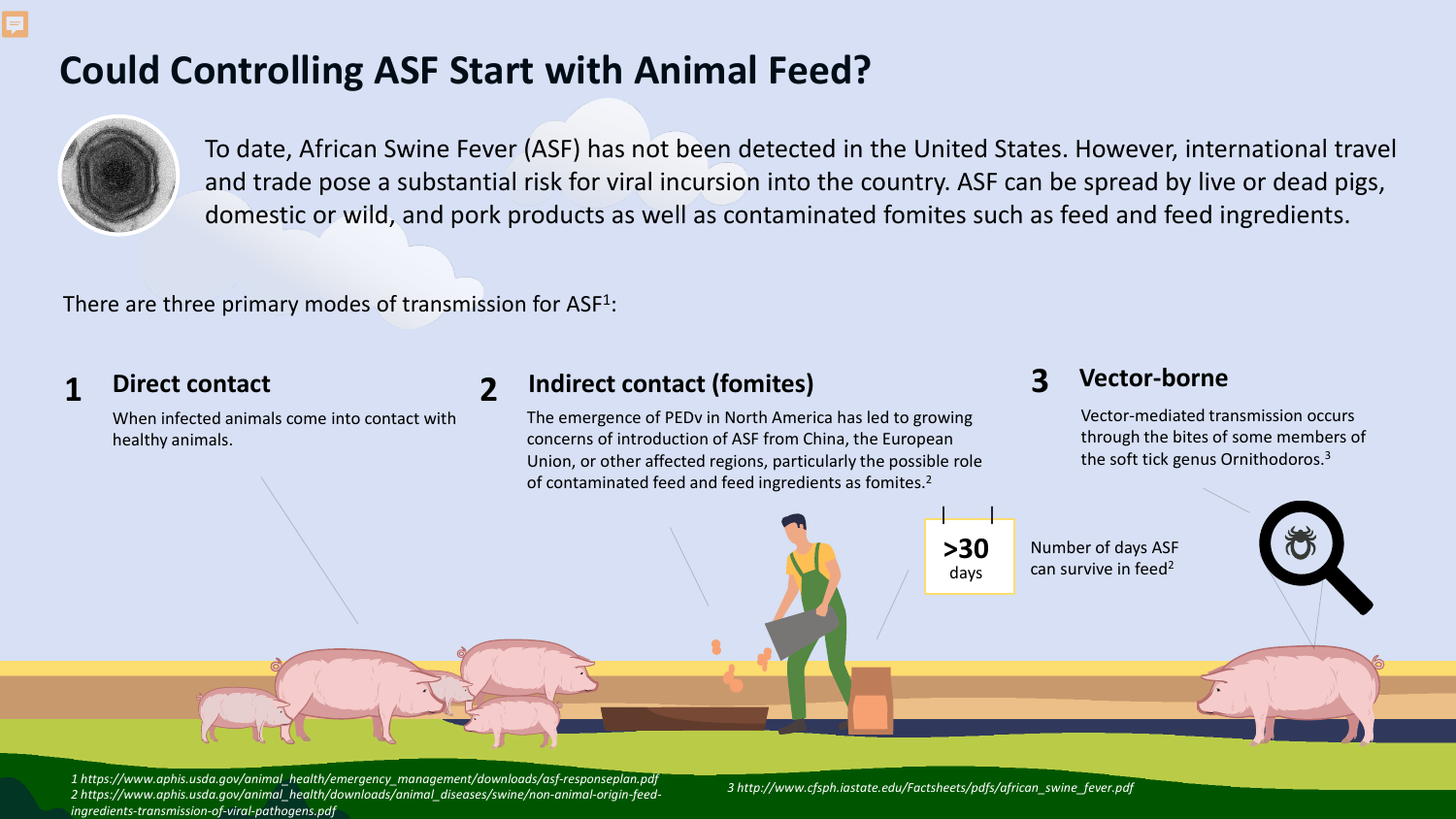# **What is ASF's Impact on Food Producers?**



ASF does not pose a risk to human health, but it does represent a significant threat to the US swine industry, with potentially serious economic consequences, from the loss of herds and restrictions on sales of pigs and pig products.



## **The morbidity rate for ASF can approach 100%**

in naïve herds of domesticated pigs. Cumulative mortality depends on the virulence of the isolate and can range from < 5% to 100%. Morbidity and mortality rates tend to be higher when the virus is introduced into new regions, with an increased incidence of subacute and subclinical cases once it becomes endemic.



## **Losses up to \$50 billion and 140,000 jobs over a 10-year period**

In July 2021, ASF in the Dominican Republic was confirmed. A study from Iowa State University estimated the economic impact of a hypothetical ASF outbreak in the  $US<sup>1</sup>$  Due to the closure of export markets and excess supply on the domestic market, live hog prices would drop by 40-50% leading to revenue losses of up to \$50 billion and 140,000 jobs over a 10 year period.